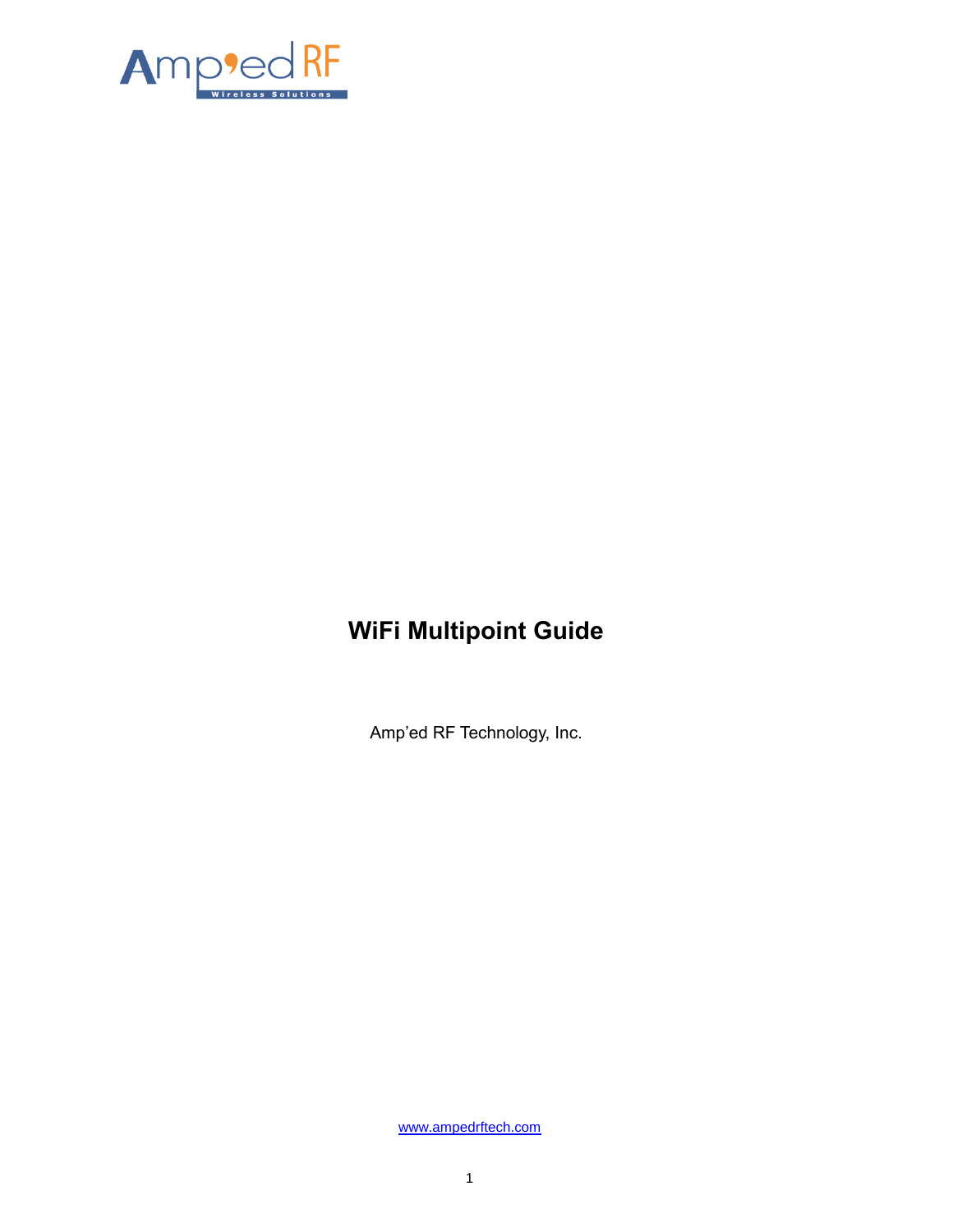

# **Introduction**

Amp'ed RF WiFi modules can support several simultaneous connections: MP mode. With UDP protocol, the WiFi module works as an Access Point, AP when configured for MP operation. With TCP protocol, the WiFi module works as a TCP server when configured for MP operation, in either STA or AP mode.

## **1. Protocol Summary**

Since multiple devices may be communicating at the same time, a simple serial protocol was added in order to direct the data to the desired node; a protocol on top of the pass-through usage case.

This protocol consists of a destination/source field and a length field:

| <b>Dest/Source Node</b> | Length  | <b>Data</b> |
|-------------------------|---------|-------------|
| 1 byte                  | 4 bytes | 1-N bytes   |

Destination/Source Node: Node Id from 0 to 4, 1 byte ASCII decimal digit.

Length: 4 ASCII decimal digits from 0001 to N. The maximal value is the configuration "OutMtuSize" value.

Data: Up to N bytes.

## **2. AT Commands**

The following AT commands are typically needed with MP operation:

AT+WF Join [optional SSID] [option pass phrase]

This command is used when the module in STA mode in order to join a network with a valid IP address. If an SSID is given, then it is used instead of the default configuration SSID. Also, if a pass phrase is given, then it is used instead of the default configuration pass phrase.

AT+WF Socketopen

This command opens a UDP link or starts a TCP server. Bypass mode is automatically changed when a UDP link is opened or a TCP client joins.

AT+WF showdev

Output: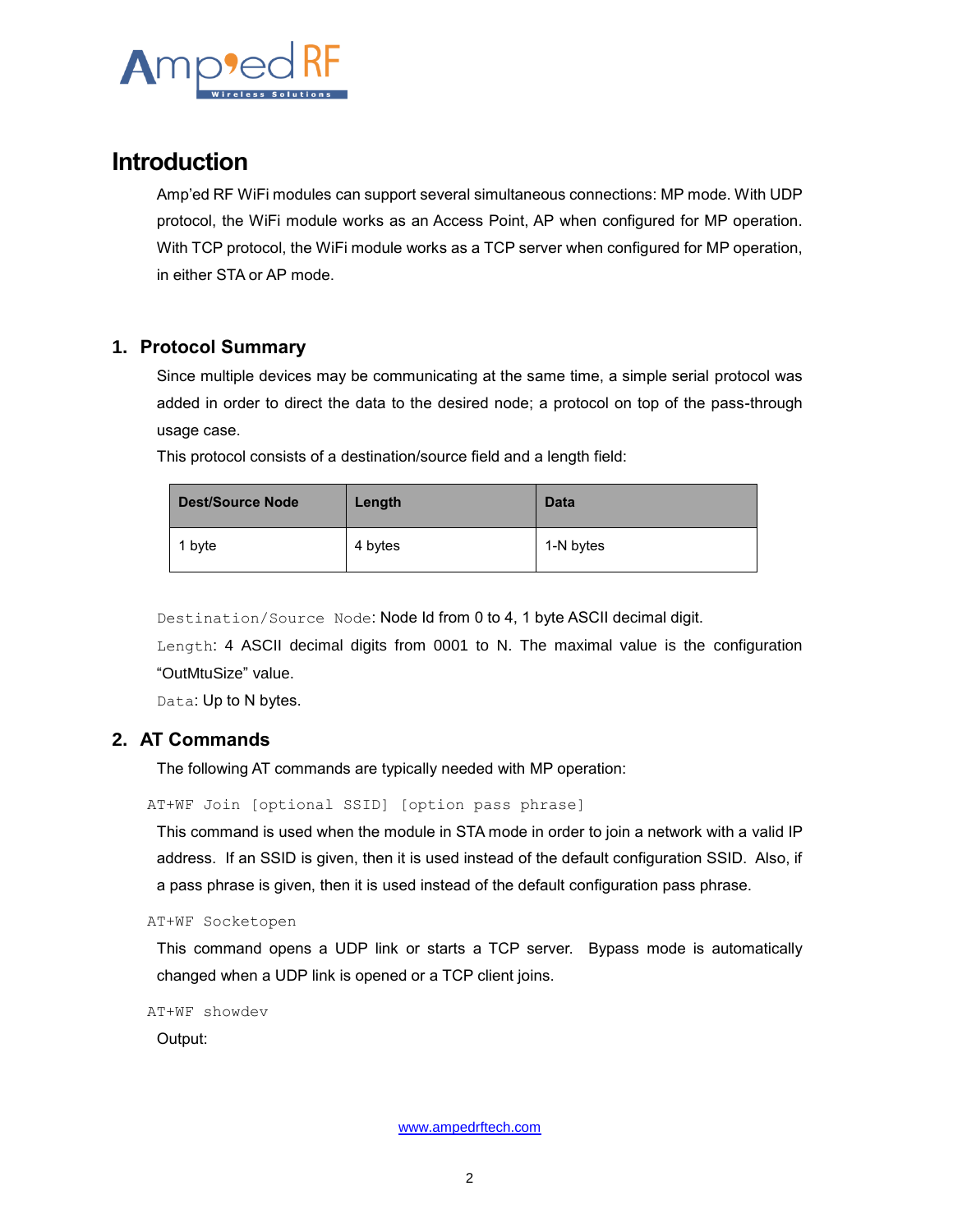

#### $[n]$  IP=-.-.-.-

This command is valid when the module is in AP mode. It's function is to show the devices joined on its network. In the device list, the Node IDs, n, are displayed with the corresponding IP addresses. The MP protocol will direct data transfers using this Node ID.

AT+WF showconnection

Output:

 $[n]$  IP=-.-.-.-

This command is valid when the module is in TCP server mode. It's function is to show the clients joined on its network. In the client list, the Node IDs, n, are displayed with the corresponding IP addresses. The MP protocol will direct data transfers using this Node ID.

#### **3. Usage Example**

#### 3.1. Multipoint for UDP

UDP data transfers require the IP address and listen port. The AP, uses the config "LocalPort" as its listen port, and the config "HostPort" for the remote device listen port.

i. Module A must be in AP mode. Configuration setting example:

```
AT+WF Config IPProtocol = UDP
AT+WF Config MPMode = 1
AT+WF Config DeviceMode = AP
```
Then reset module A:

AT+WF Reset

- ii. Device B and C use the  $j \circ i$ n command join the AP (module A), both are assigned a valid IP address.
- iii. On module A, use showdev to obtain the Node ID of device B (Node 0) and C (Node 1).
- iv. All the modules use socketopen to enter into bypass mode
- v. Data transfer, AP module to remotes:

A sends data to B as follows: (from bypass mode)

00004abcd

Device B displays:

abcd

Device A sends data to C as follows: (from bypass mode)

10003efg

C displays: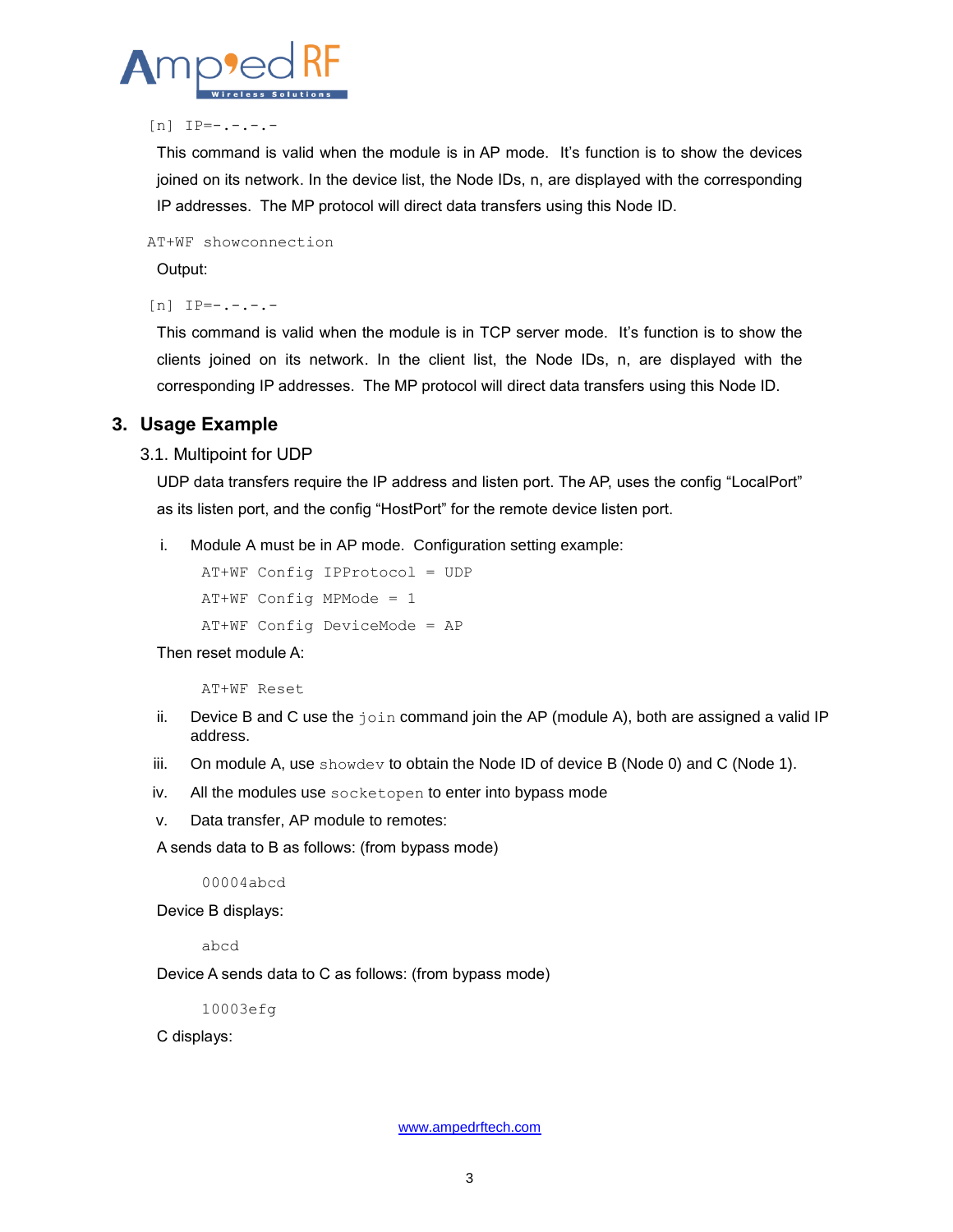

efg

vi. Data transfer from device B:

Device B sends data to A as follows:

xyz

Device A displays:

00003xyz

vii. Data transfer from device C:

Device C sends data to A as follows:

rst

Device A displays:

10003rst

Note: CR and LF are NOT necessary

#### 3.2. Multipoint for TCP

TCP data transfers require the IP address and listen port. The server, uses the config "LocalPort" as its listen port.

i. Device A must be the TCP server. Configuration setting example:

AT+WF Config IPProtocol = TCP

AT+WF Config MPMode = 1

Then reset module A:

AT+WF Reset

- ii. Device A and remote WiFi devices join or make a network, then each receives an IP address.
- iii. Device A uses the socketopen command start TCP server, device B and C connect to A, then A enters into bypass mode
- iv. On Device A, use the showconnection command to obtain the Node ID of device B (Node 0) and C (Node 1).
- v. Device A sends data to B as follows: (from bypass mode)

00004abcd

Device B displays:

abcd

Device A sends data to C as follows: (from bypass mode)

10003efg

Device C displays: